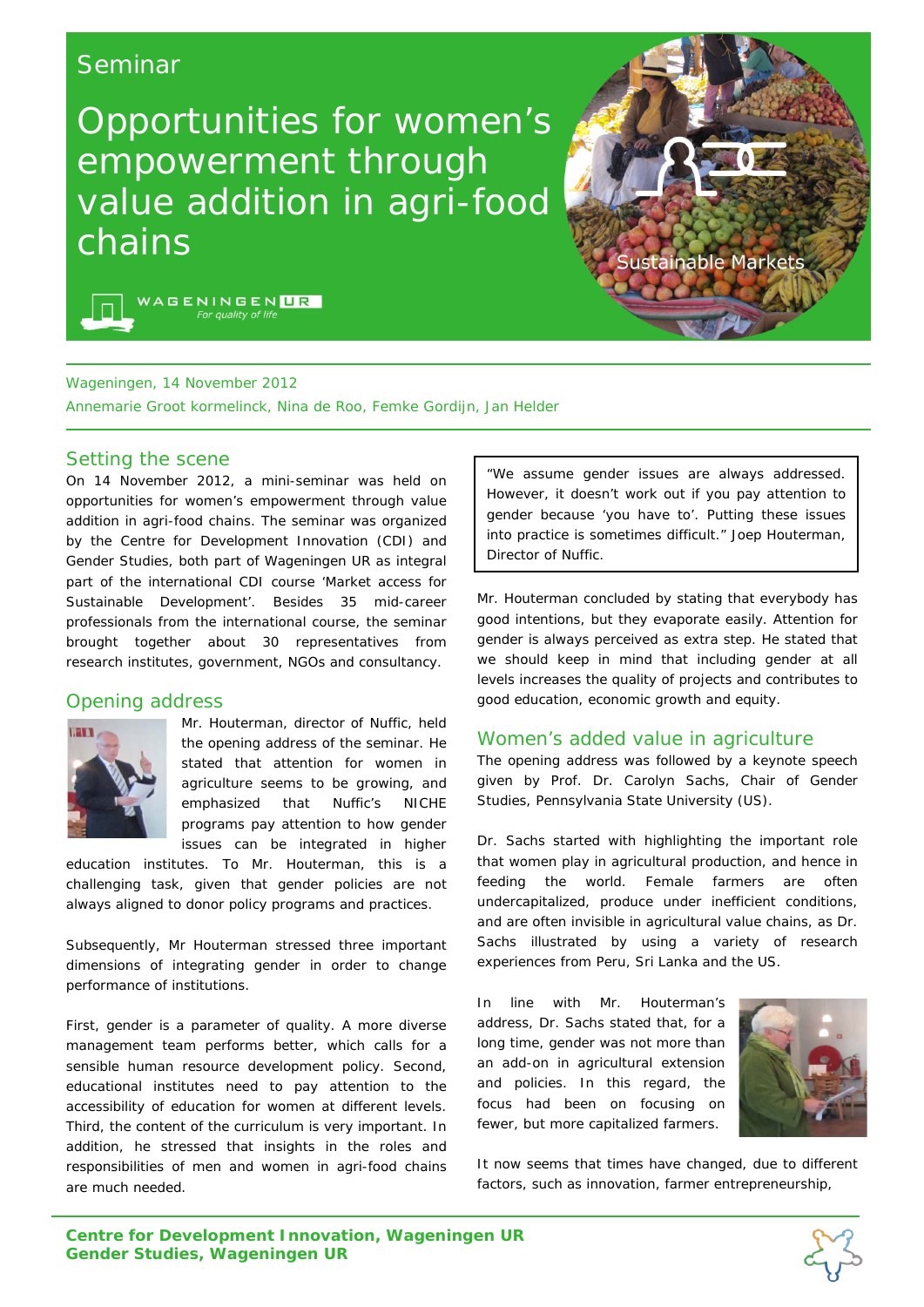and the rise of specialized markets. As a result, there seems to be more appreciation for farmers' diversity, knowledge and innovation, farmer-led development, farmers organizations, and gender mainstreaming in agricultural value chains.

*"Key issues for gender, food and agriculture are who controls the food system, who grows, processes and sells food, who eats what, and the connection with environmental impacts of the food system."* Prof. Dr. Carolyn Sachs, Pennsylvania State University.

Dr. Sachs continued with stating that female farmers form an opportunity and great potential for more diversified farming systems, value-added production and commitment to the environment, and they are more likely to be engaged in sustainable agriculture and organic/certified production. Female famers become entrepreneurs in value-added production in different ways, from processing farm products, to organic and sustainable production, to direct selling, agri-tourism and on-farm education. She illustrated these statements with ample examples from the US and other countries.

Nevertheless, there is a gender divide in scaling up, and female farmers often face several barriers for scaling-up their production and adding value in the agri-food chain. Scaling-up interventions are often geared towards men, and the majority of female farmers has limited access to land, financial resources and credit, knowledge and training, and certification processes.

To Dr. Sachs, networking is key for integrating women more optimally in agri-food chains. For all farmers, but for women particularly, it is essential to make connections between local and non-local actors in the community and the wider chain. Attention needs to go beyond production, and should also focus on mentoring capacity, and female membership, participation and leadership in (farmer/agricultural) organizations.

The presentation of Dr. Sachs was followed by a lively discussion in which different issues were addressed. This varied from gender dynamics in the household and production domains, to vertical and horizontal integration in different type of markets.



## Four parallel sessions

Dr. Sachs' presentation was followed by four parallel sessions that enabled the seminar participants to zoom in on a sub-topic of choice. The seminar was concluded by a plenary discussion in which statements that emerged from the parallel sessions were argued. The following is a short overview of the four sessions and the plenary discussions.

## *Opportunities for women empowerment through fair trade / organic certification*

*Chaired by Msc. Noortje Verhart, Royal Tropical Institute*

*"Where codes fail to address working conditions and unfair treatment of women, their effectiveness significantly weakens."* Stephanie Barrientos, 2001

Certification acts as a means to measure and verify that certain aspects of sustainability are addressed in a chain, such as good production methods, improved social and labour conditions, and capacity development in the chain. Certification is characterized by 'carrots' (price premiums) versus 'sticks' (control), and aims to lead to more transparency and traceability, and to an improved access to international markets.



To Ms. Verhart, gender is not the main goal of certification, and impact studies on certification often fail to incorporate gender relations – leaving the household as a 'black box'. Benefits from certification, varying from a higher income to training and other services, do not

automatically benefit men and women equally.

The above led to a debate on the following questions:

- *(1) Can certification act as a catalyst for change in gender relations and women's empowerment?*
- *(2) What can certification address?*
- *(3) How can certification contribute to women's empowerment?*

Main points from both the parallel and plenary session were that special attention is needed for inclusion of smallholders in certification processes in general, and of female (smallholder) farmers in particular. In this way, we get to know whether and how certification can also be a powerful gender empowerment mechanism.

To realize this, attention needs to be paid on taking away barriers that women face in (entering) certification processes, such as illiteracy, and a lack of knowledge on certification requirements.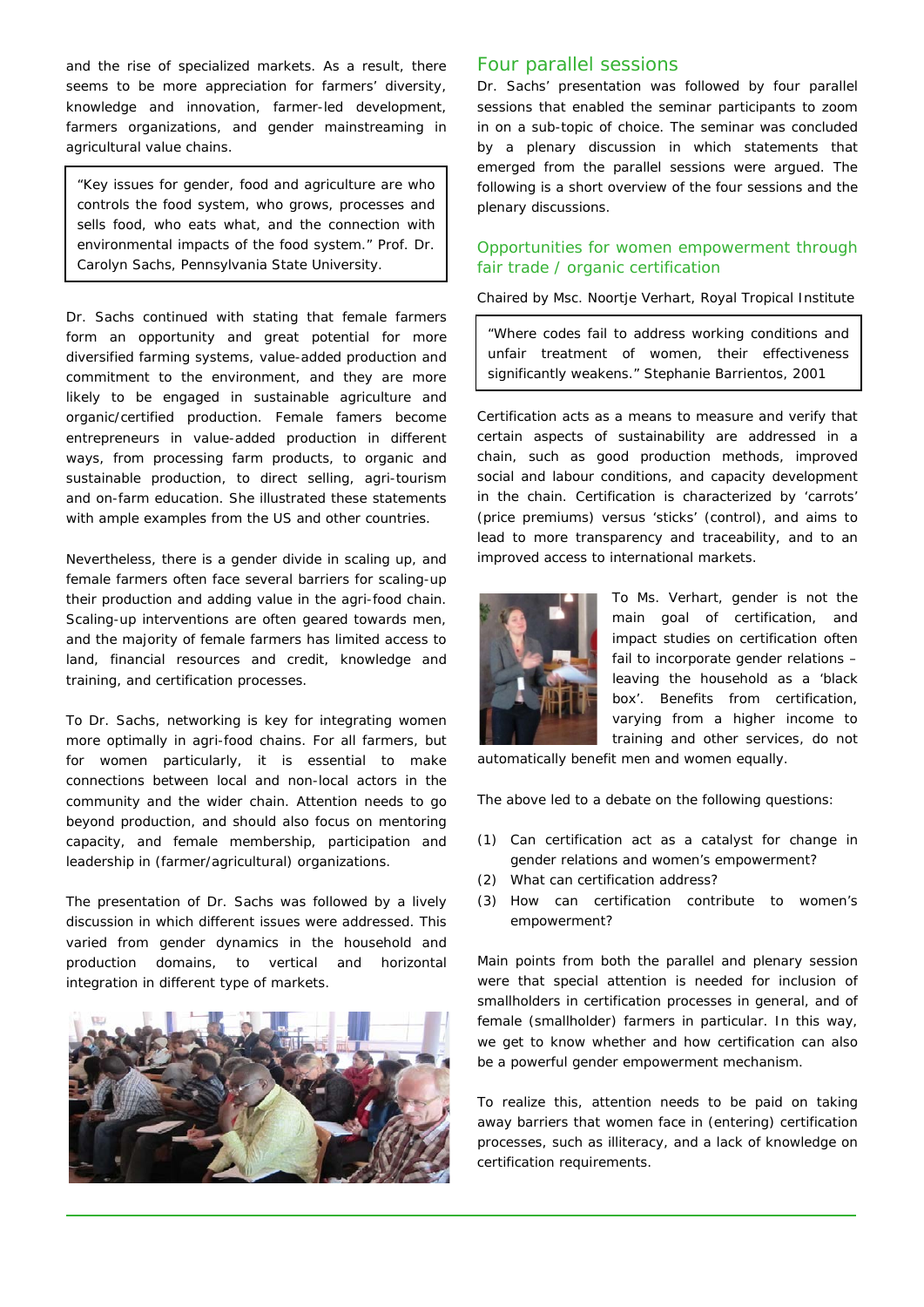The debate also resulted in raising new questions: How does standardized certification relate to local markets and contexts? Is certification mainly market-driven? What are the best products for women to enter certification processes?

Given the current gender gap in certification impact studies, clear gender monitoring and evaluation processes are needed to differentiate for impact of certification within households as well, enabling to enter the 'black box'.

# *Opportunities through self-organization in cooperatives: advantages and pitfalls for women's empowerment*

*Chaired by Dr. Ir. Conny Almekinders and Dr. Margreet van den Burg from Gender Studies, Wageningen UR.* 

The session started with a presentation on the position and activities of female farmers organizing themselves in the 20<sup>th</sup> and 21<sup>st</sup> century in different countries across the world. Different types of women's agricultural organizations and the diverse roles of women in such organizations were mentioned. Examples were shown of African agricultural organizations in which women are conducting adding-value activities.

*"Female empowerment in agricultural organizations and cooperatives should go step by step. It requires strong leadership and good monitoring to achieve gender mainstreaming in such organizations."*  Dr. Margreet van den Burg, Wageningen UR.

Subsequently, research results presented that collective action in cooperatives seems to be a valid working principle when members have ownership and have obtained a required minimal level of capacity. And, female collective action seemed most successful in the more 'feminized' products and value chains, such as dairy and vegetables.

The presentation was followed by a discussion in which participants' shared their experiences on this topic. Experiences from Indonesia revealed that, in one case, some women blocked other women's participation, while in another case, women and men worked quite efficient together – which was quite successfully mediated by an external facilitator.



Experiences from other countries showed that education is important to get women participating, and that value adding can work by going step by step - starting with the most important components. Other important factors that were mentioned were the role (local) governments can play, women's self-esteem, and equal opportunities for female participation.

This discussion led to the statement that *'Cooperation is a valid principle that works for women when a number of conditions are fulfilled – such as clear economic benefits, ownership and good leadership'*, which was debated in the plenary session.

Participants stated that women's self-organization in cooperatives can work if there are clear economic benefits for women that they individually cannot achieve. Yet, certain conditions will need to be fulfilled, such as equal access and participation of all members. A cooperative should function as a *vehicle* with potential economic and social benefits, otherwise it is not an efficient institution for linking female farmers better to markets.

# *The role of Farmer Field Schools in women's empowerment through value addition*

*Chaired by Msc. Annemarie Westendorp, Van Hall Larenstein, part of Wageningen UR.* 

The session was introduced by a presentation elaborating on the concepts of Farmer Field Schools (FFS) and empowerment.



Farmer Field Schools arose in the mid-1990s and can be described as a group-based, participatory learning process. During Farmer Field Schools, farmers – in men, women or mixed groups – carry out experimental learning activities that help them to understand crop (management) practices. Farmer Field Schools are used by governments, NGOs and international agencies to promote Integrated Pest Management.

The concept 'empowerment' is ambiguous, and is characterized by different views and changing paradigms. In this context, it was defined by Ms. Westendorp as (1) increased access and control over resources, (2) individual's agency and own potential to